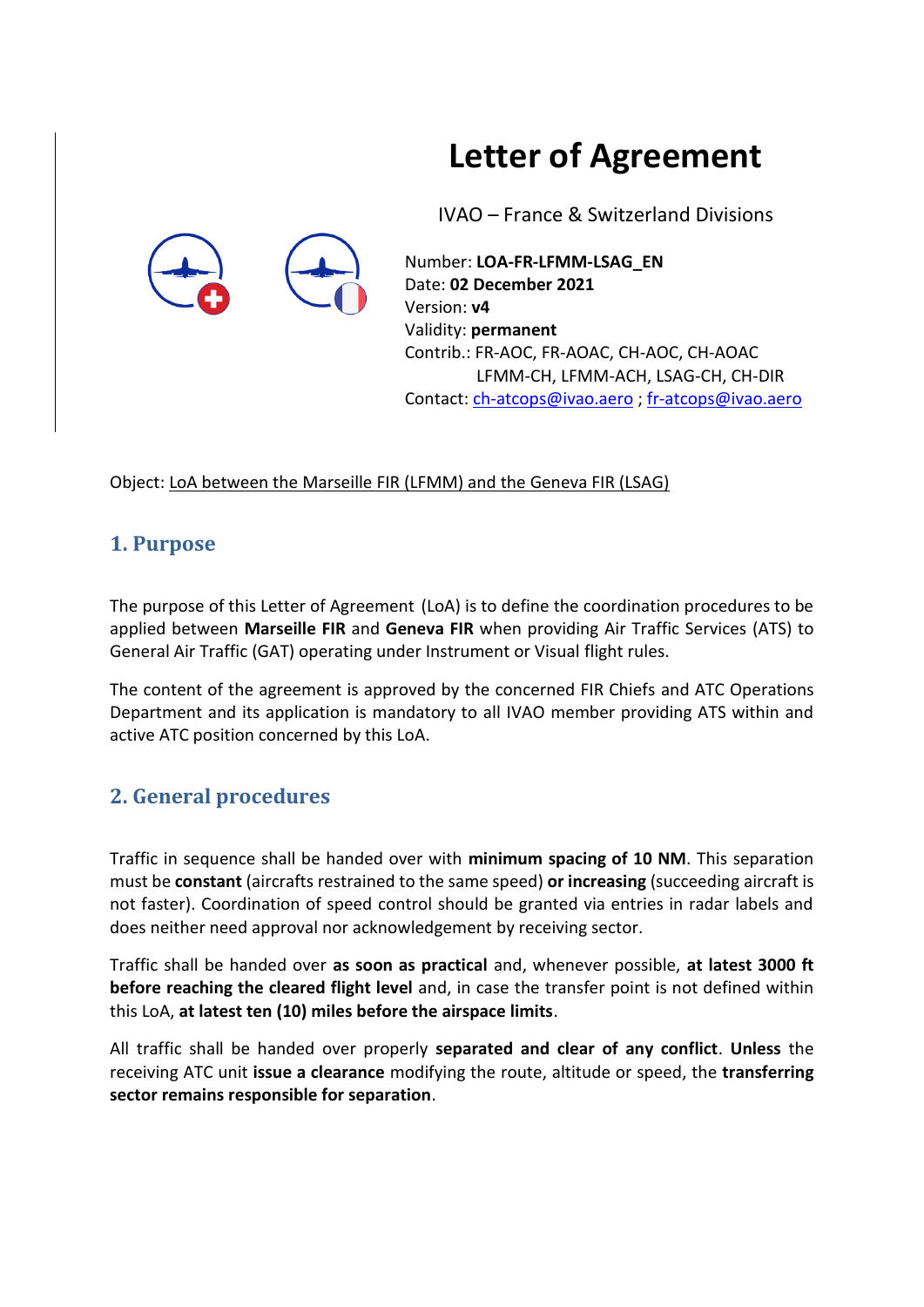## **3. ATC units description**

The ATC unit in charge of FIR and UIR airspaces under the responsibility of Marseille ACC is *Marseille Control* and consists in two primary sectors (LFMM\_NW\_CTR and LFMM\_S\_CTR) that can never be grouped into one. These ATC units may be split into three subsectors (LFMM\_NW\_CTR, LFMM\_S\_CTR and LFMM\_U\_CTR). The lateral and vertical boundaries of the airspaces under the responsibility of the two CTR are indicated in the figure and table below.

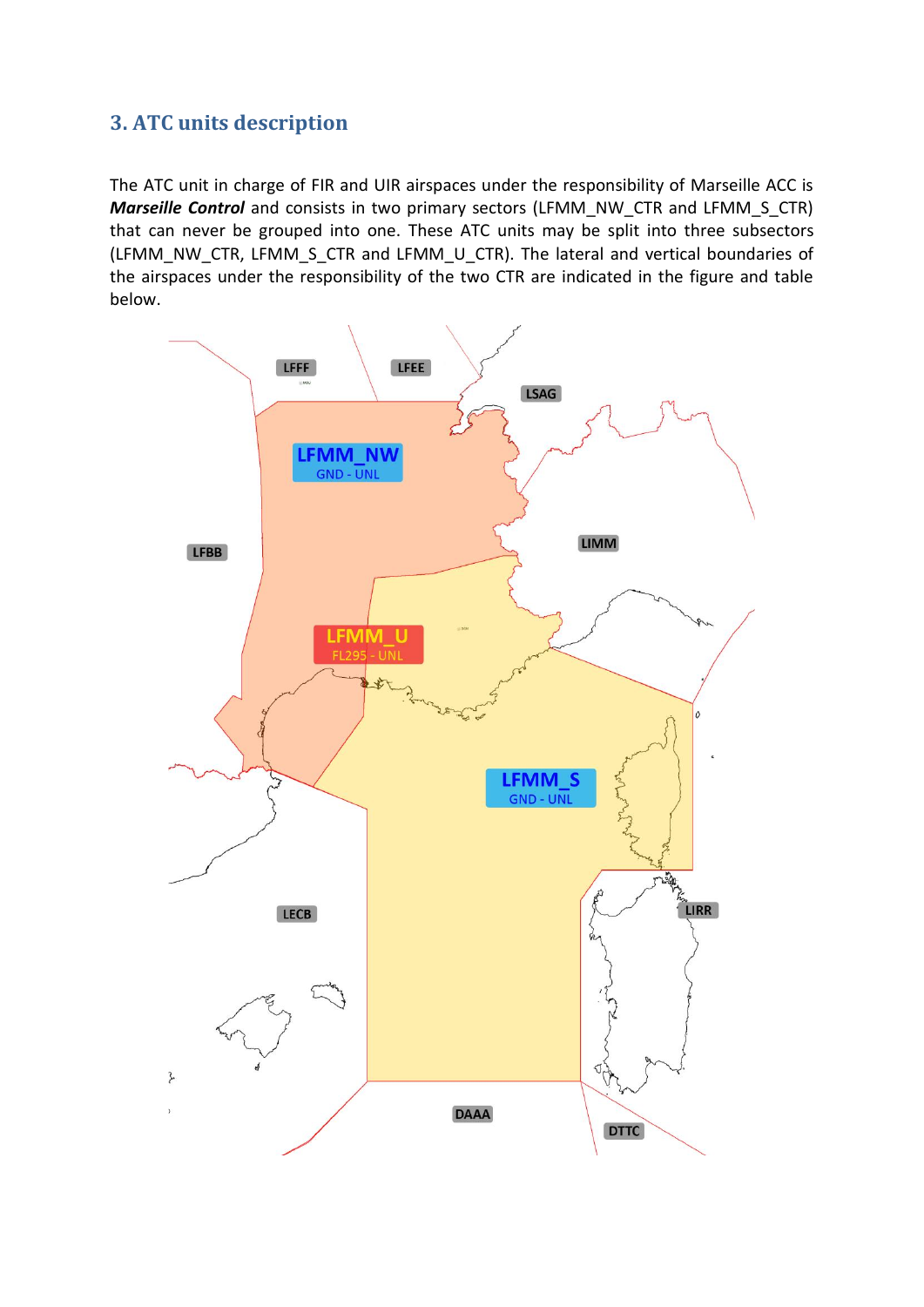The ATS unit in charge of the Geneva FIR and UIR is *Swiss Radar* and includes three lower sectors (LSAG\_INN\_CTR, LSAG\_INE\_CTR and LSAG\_INS\_CTR) and two main upper sectors (LSAG\_L1\_CTR and LSAG\_L4\_CTR). The different configurations of Swiss Radar are detailed [here.](https://www.ivao.ch/swiss-radar-lsag-acc/)





| <b>Configuration</b> | <b>ATC units</b> | <b>Vertical responsibility</b> | <b>Horizontal responsibility</b> |
|----------------------|------------------|--------------------------------|----------------------------------|
| LSAG-1               | LSAG INS CTR     | <b>SFC-UNL</b>                 | $INE+INN+INS + L1-6$             |
|                      | LSAG L1 CTR      | <b>FL250-UNL</b>               | $L1-6$                           |
| LSAG-2               | LSAG INS CTR     | SFC-FL240                      | INE+INN+INS                      |
|                      | LSAG L1 CTR      | <b>FL250-UNL</b>               | $L1-6$                           |
| LSAG-3               | LSAG INE CTR     | SFC-FL240                      | <b>INE</b>                       |
|                      | LSAG INS CTR     | SFC-FL240                      | INS+INN                          |
|                      | LSAG L1 CTR      | <b>FL250-UNL</b>               | $L1-6$                           |
| LSAG-4               | LSAG INE CTR     | SFC-FL240                      | <b>INE</b>                       |
|                      | LSAG INN CTR     | SFC-FL240                      | <b>INN</b>                       |
|                      | LSAG INS CTR     | SFC-FL240                      | <b>INS</b>                       |
|                      | LSAG L4 CTR      | FL340-UNL                      | $L4-6$                           |
| LSAG-5               | LSAG L1 CTR      | FL250-FL330                    | $L1-3$                           |
|                      | LSAG INE CTR     | SFC-FL240                      | <b>INE</b>                       |
|                      | LSAG INN CTR     | SFC-FL240                      | <b>INN</b>                       |
|                      | LSAG INS CTR     | SFC-FL240                      | <b>INS</b>                       |
| <b>LSAS</b>          | LSAS LM1 CTR     | <b>SFC-UNL</b>                 | LSAG+LSAZ                        |

**Swiss Radar shall announce its actual configuration to Marseille Control**.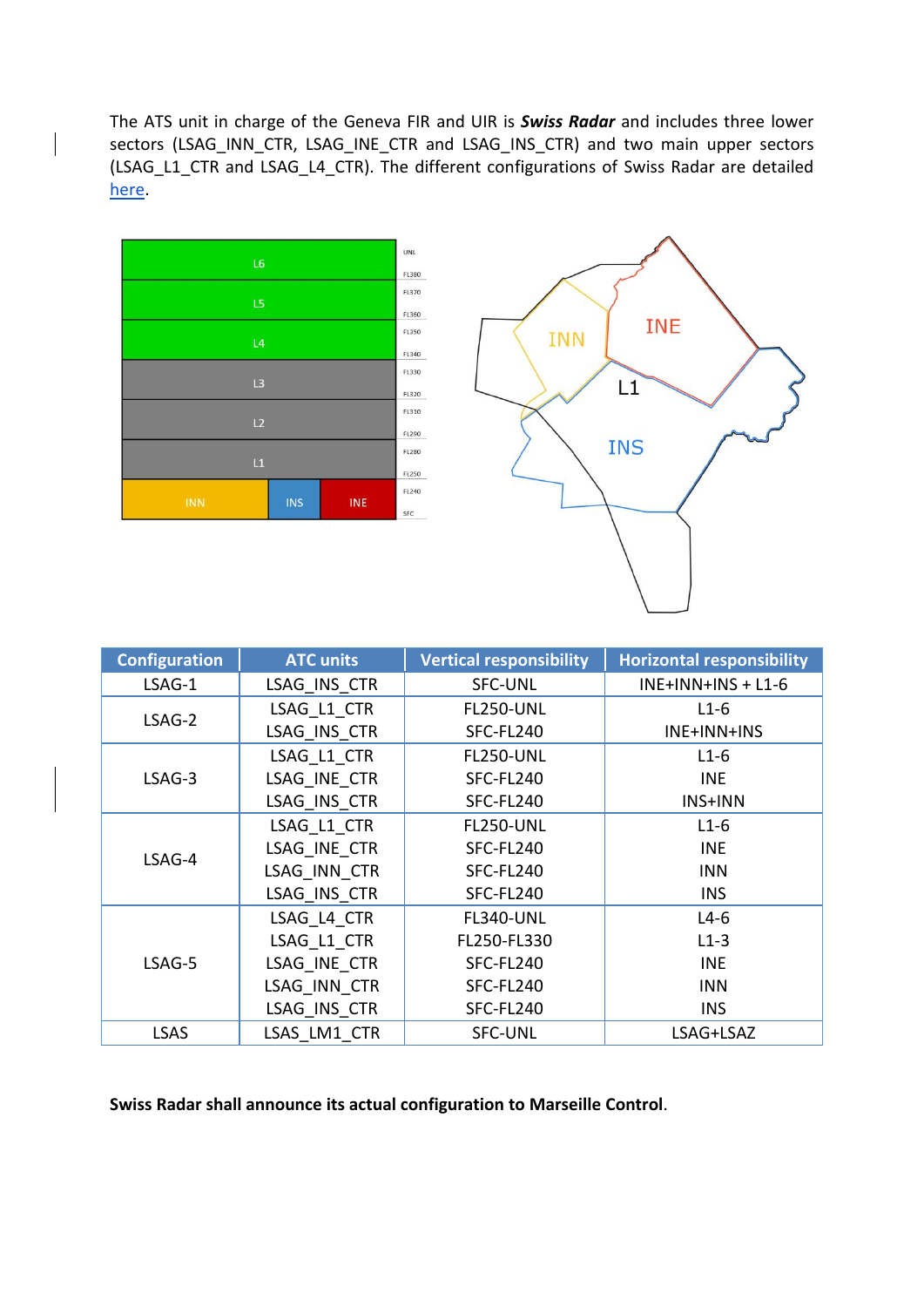The ATS positions concerned by the present LoA are:

| <b>ATC Position</b>                   | <b>Callsign</b> | <b>Frequency</b> | <b>Remarks</b>           |
|---------------------------------------|-----------------|------------------|--------------------------|
| <b>Primary Sectors</b>                |                 |                  |                          |
| <b>Marseille Control (North-West)</b> | LFMM NW CTR     | 123.805          | <b>SFC-UNL</b>           |
| <b>Marseille Control (South)</b>      | LFMM S CTR      | 126.155          | <b>SFC-UNL</b>           |
| <b>Secondary Sectors</b>              |                 |                  |                          |
| <b>Marseille Control (Upper)</b>      | LFMM U CTR      | 128.850          | <b>FL295-UNL</b>         |
| <b>Primary Sectors</b>                |                 |                  |                          |
| <b>Swiss Radar (conf. LSAG-1)</b>     | LSAG INS CTR    | 124.225          | <b>SFC-UNL</b>           |
| <b>Swiss Radar (conf. LSAS)</b>       | LSAG LM1 CTR    | 133.405          | <b>SFC-UNL</b>           |
| <b>Secondary Sectors</b>              |                 |                  |                          |
| <b>Swiss Radar (INE)</b>              | LSAG INE CTR    | 128.905          | SFC-FL240                |
| <b>Swiss Radar (INN)</b>              | LSAG INN CTR    | 134.030          | SFC-FL240                |
| <b>Swiss Radar (Upper 1)</b>          | LSAG L1 CTR     | 134.850          | FL250-UNL or FL250-FL330 |
| <b>Swiss Radar (Upper 4)</b>          | LSAG L4 CTR     | 124.030          | <b>FL340-UNL</b>         |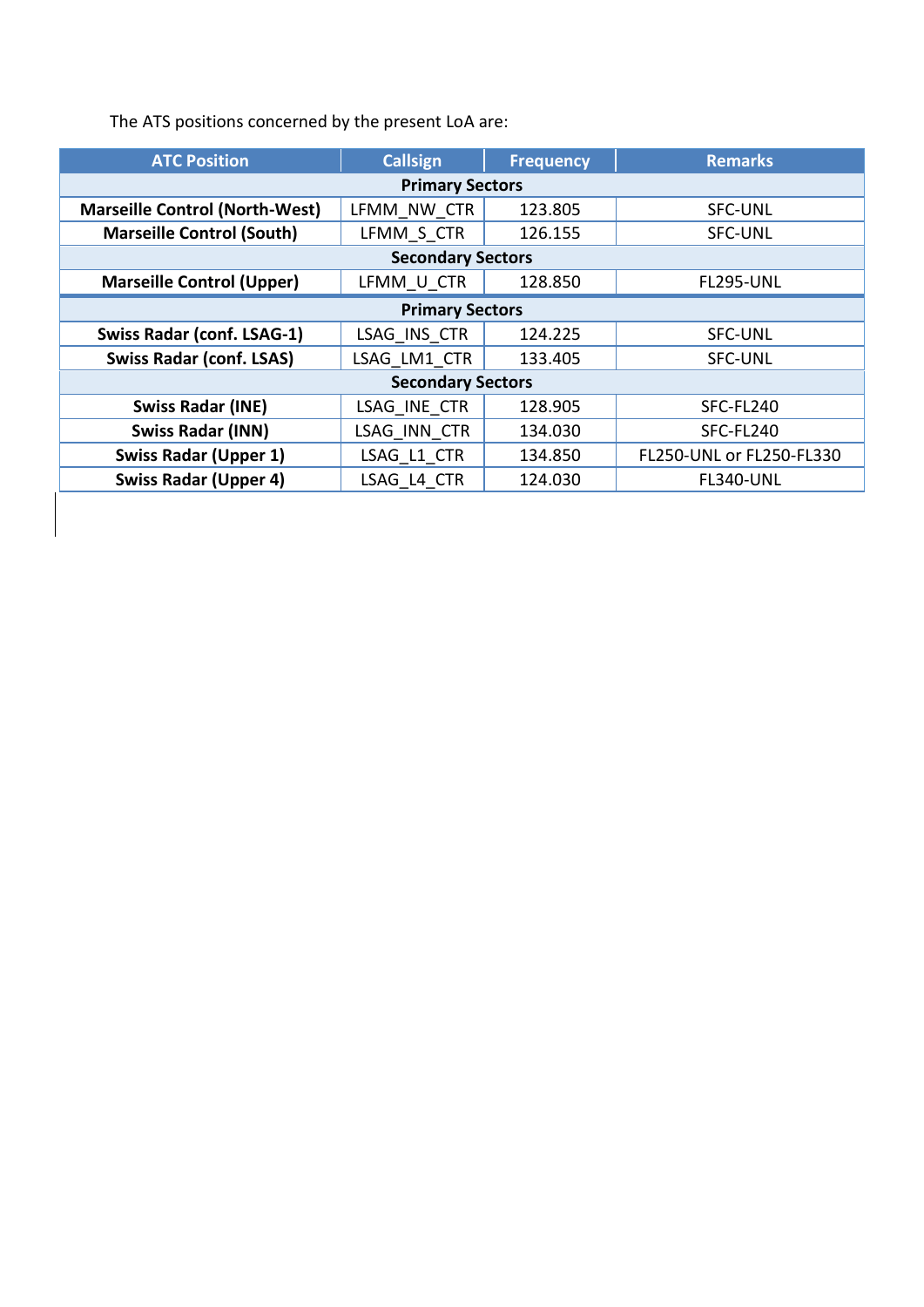## **4. Airspace delegations**



#### *4.1 Geneva TMA*

The sectors of the Geneva TMA (SFC\*-FL195) overhead France territory are permanently delegated to a Swiss air traffic unit and can never be assumed by a French air traffic unit.

\*Depending on the applicable lower limit

#### *4.2 TMA 8 Lyon*

Sector 8 of Lyon TMA (FL75-FL145) is delegated to LSGG\_APP whenever it is open. This sector can be assumed by French air traffic control if the respective Swiss ATC unit responsible of the approach control at Geneva (LSGG APP or LSAG CTR) is offline. Otherwise, coordination with the Swiss ATC is required.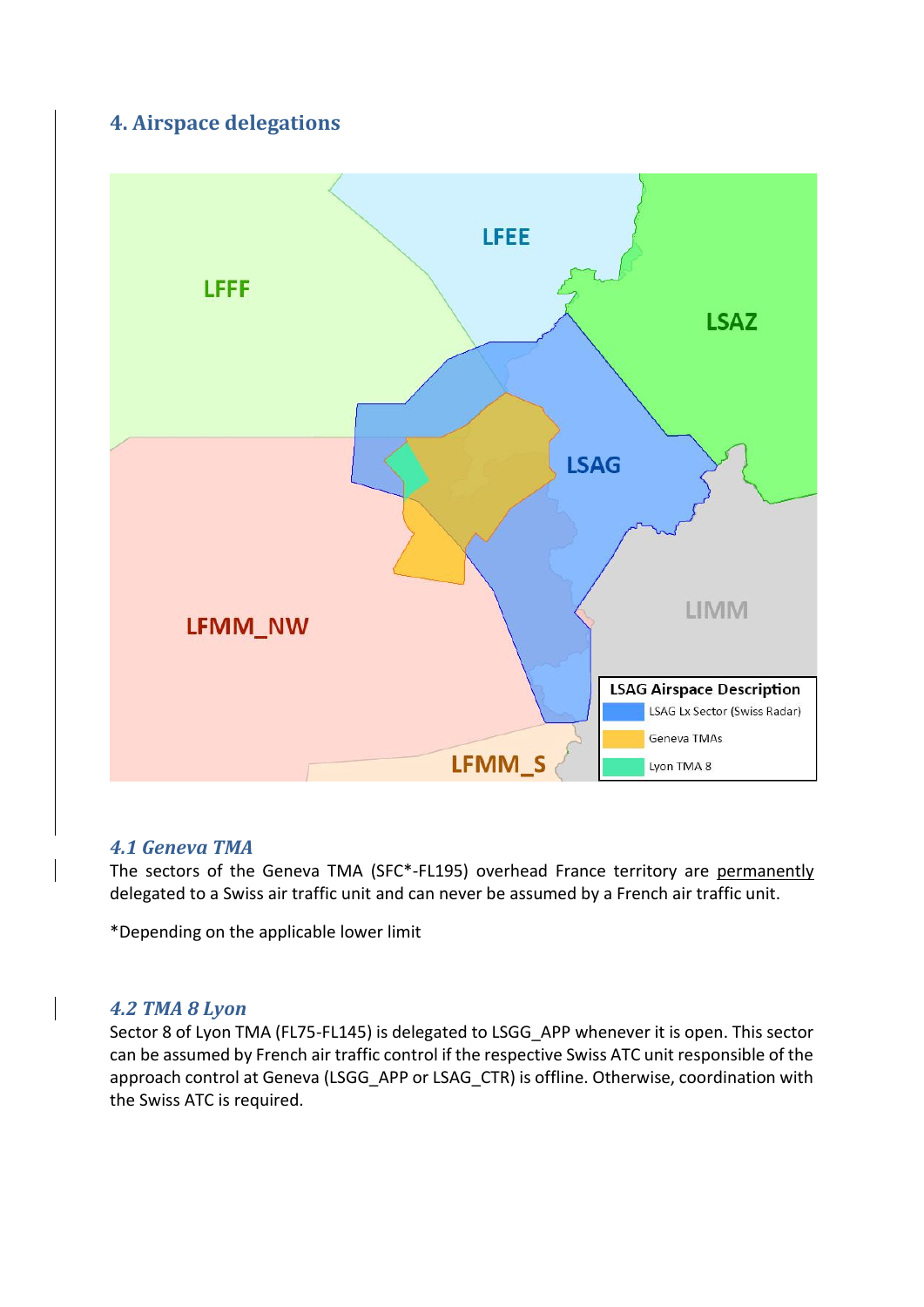#### *4.3 Delegation of French airspace to Swiss Radar*

When any of the appropriate Swiss Radar ATC unit is online, it assumes traffic above FL145 over French territory within the delegated area depicted above. Marseille Control will provide Flight Information Service below FL145 within French territory, and will coordinate with Swiss Radar when practicable.

When any of the appropriate Swiss Radar ATC unit is offline, Marseille Control assumes all traffic within its area of responsibility down to the Swiss-French border.

Coordination is extremely important with Swiss Radar when getting online while Marseille Control was online and had responsibility within the delegated airspace. In particular, correct strips and communication are fundamental.

#### *4.4 Geneva SIV*

The Geneva SIV over French territory but outside of the Geneva TMA is delegated to the applicable French air traffic unit (LFMM\_NW\_CTR, LFLL\_APP, LFLB\_APP, …) when LSAG\_FSS is closed. If Swiss Radar is online, the SIV is delegated up to FL145 (see §4.3).

#### *4.5 Annecy arrivals from Swiss airspace*

When LFLB/LFLL APP or LFMM\_NW CTR are open, LSGG APP clears the traffic for the arrival or transition and clears descent to FL80. Once the traffic goes out of its airspace, a transfer has to be made to the French air traffic unit in charge of LFLP (see above).

When LFLB/LFLL APP or LFMM NW CTR are closed, LSGG APP provides separation and alerting service until the traffic is established on the final approach. He clears the traffic for the approach and once the traffic reports established, a transfer will be made to UNICOM.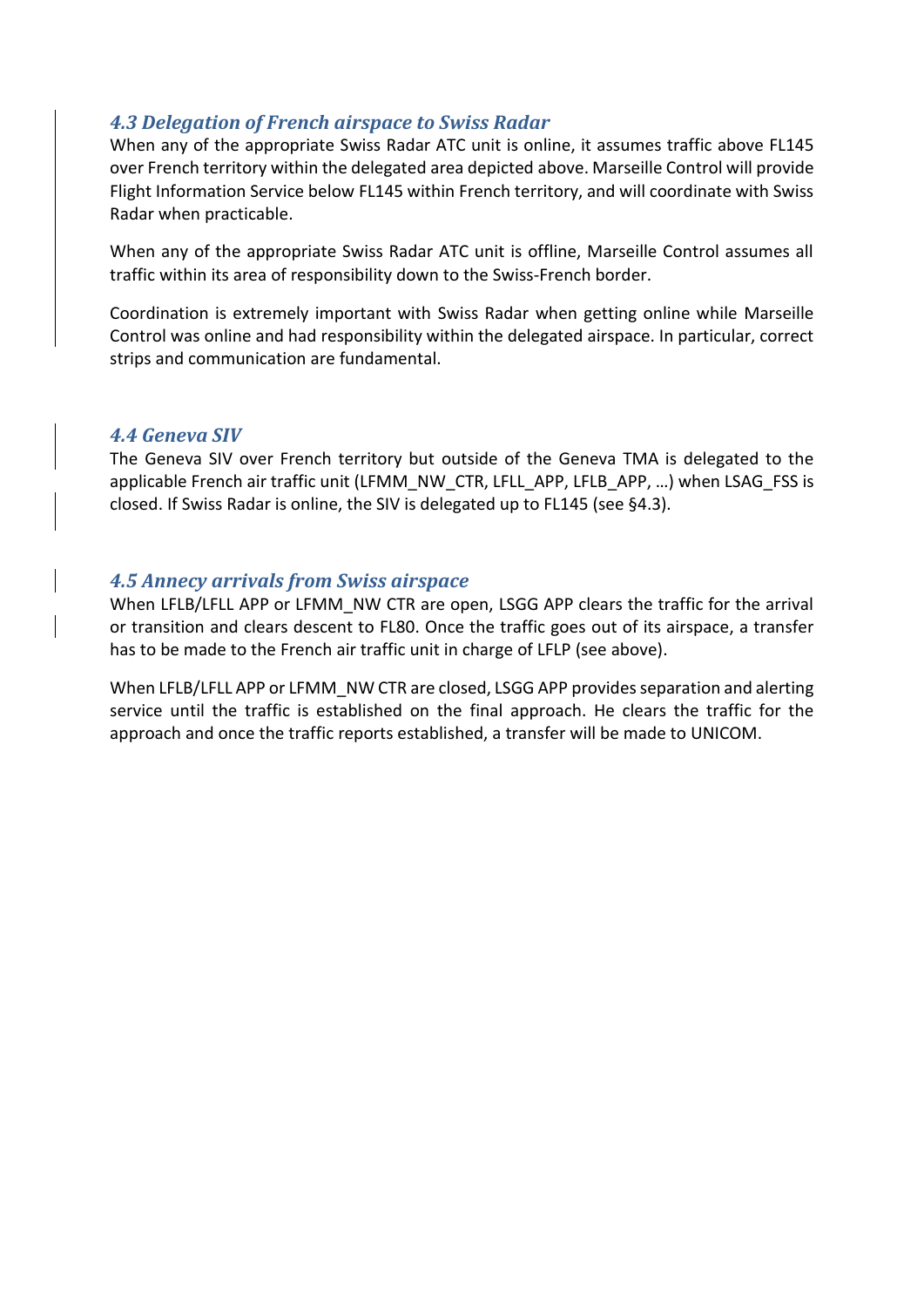## **5. Coordination procedures**

Coordination procedures between the sectors under the responsibility of the Marseille FIR and those under the responsibility of the Geneva FIR are defined as follows. They represent a general framework that does not replace the coordination between ATC. Any coordination procedure not mentioned in this LoA must be established on a case-by-case basis.

#### *5.1 En route coordination*

Coordination procedures between Marseille ACC and Geneva ACC are defined as follows.

| <b>Route</b> | <b>Transfer point</b>   | <b>Cleared DCT</b> | <b>Restrictions / Remarks</b>                            |  |
|--------------|-------------------------|--------------------|----------------------------------------------------------|--|
|              | $LFMM \rightarrow LSAG$ |                    |                                                          |  |
| <b>B16</b>   | <b>BELUS</b>            | PAS                |                                                          |  |
| <b>B37</b>   | <b>KELUK</b>            |                    |                                                          |  |
| <b>N871</b>  | <b>GIPNO</b>            | SOSAL              | Destination LSGK: FL240                                  |  |
| T45          | <b>LSGG TMA</b>         |                    |                                                          |  |
| J32          |                         | <b>MOLUS</b>       |                                                          |  |
| <b>UL612</b> |                         |                    | DCT MILPA - With Coordination                            |  |
|              |                         | FIR Boundary       |                                                          |  |
| <b>UM622</b> |                         | or last FIX in     | Dest. LSGG: FL240 if DEP LFMM, otherwise FL280.          |  |
| <b>UN853</b> |                         | French             | Dest. LSZH, LFSB, EDNY -> FL320 MAX                      |  |
| <b>UN871</b> |                         | airspace           |                                                          |  |
| <b>UP860</b> | FIR Boundary            |                    |                                                          |  |
| <b>UT45</b>  |                         | <b>VENAT</b>       |                                                          |  |
| <b>UT47</b>  |                         | VANAS              |                                                          |  |
| <b>UY11</b>  |                         |                    |                                                          |  |
| <b>UL55</b>  |                         | <b>BLONA</b>       | ODD FL after NEDRU                                       |  |
|              |                         |                    | $LSAG \rightarrow LFMM$                                  |  |
| V31          |                         | FIR Boundary       |                                                          |  |
| <b>N869</b>  |                         | or last FIX in     |                                                          |  |
| <b>UZ65</b>  |                         | Swiss airspace     |                                                          |  |
| Z669         | <b>FIR Boundary</b>     |                    |                                                          |  |
| G5           |                         | <b>ARGIS</b>       |                                                          |  |
| <b>R226</b>  |                         | <b>BALSI</b>       |                                                          |  |
| <b>Y52</b>   |                         | FIR Boundary       |                                                          |  |
| <b>Y55</b>   | SALEV                   | or last point in   | <b>FL80</b>                                              |  |
| <b>Y56</b>   |                         | Swiss airspace     |                                                          |  |
| <b>Y58</b>   |                         |                    |                                                          |  |
| <b>Y24</b>   |                         |                    | Dep LSAG-> Dest. LFMN, LFMD, LFTH, LFTZ, LFTF: FL230 MAX |  |
|              |                         | FIR Boundary       | Dest. LFMN, LFMD, LFTH, LFTZ, LFTF : FL290 MAX           |  |
|              |                         | or last FIX in     |                                                          |  |
| <b>UN869</b> |                         | Swiss airspace     |                                                          |  |
|              | <b>FIR Boundary</b>     |                    |                                                          |  |
| <b>UN852</b> |                         | <b>BALSI</b>       |                                                          |  |
| <b>UP860</b> |                         |                    | Xfr. Min. FL220                                          |  |
| <b>UZ40</b>  |                         | <b>GIGUS</b>       | Xfr. GIGUS at FL200 LFLL TMA                             |  |
| <b>UZ66</b>  |                         | <b>ARGIS</b>       |                                                          |  |